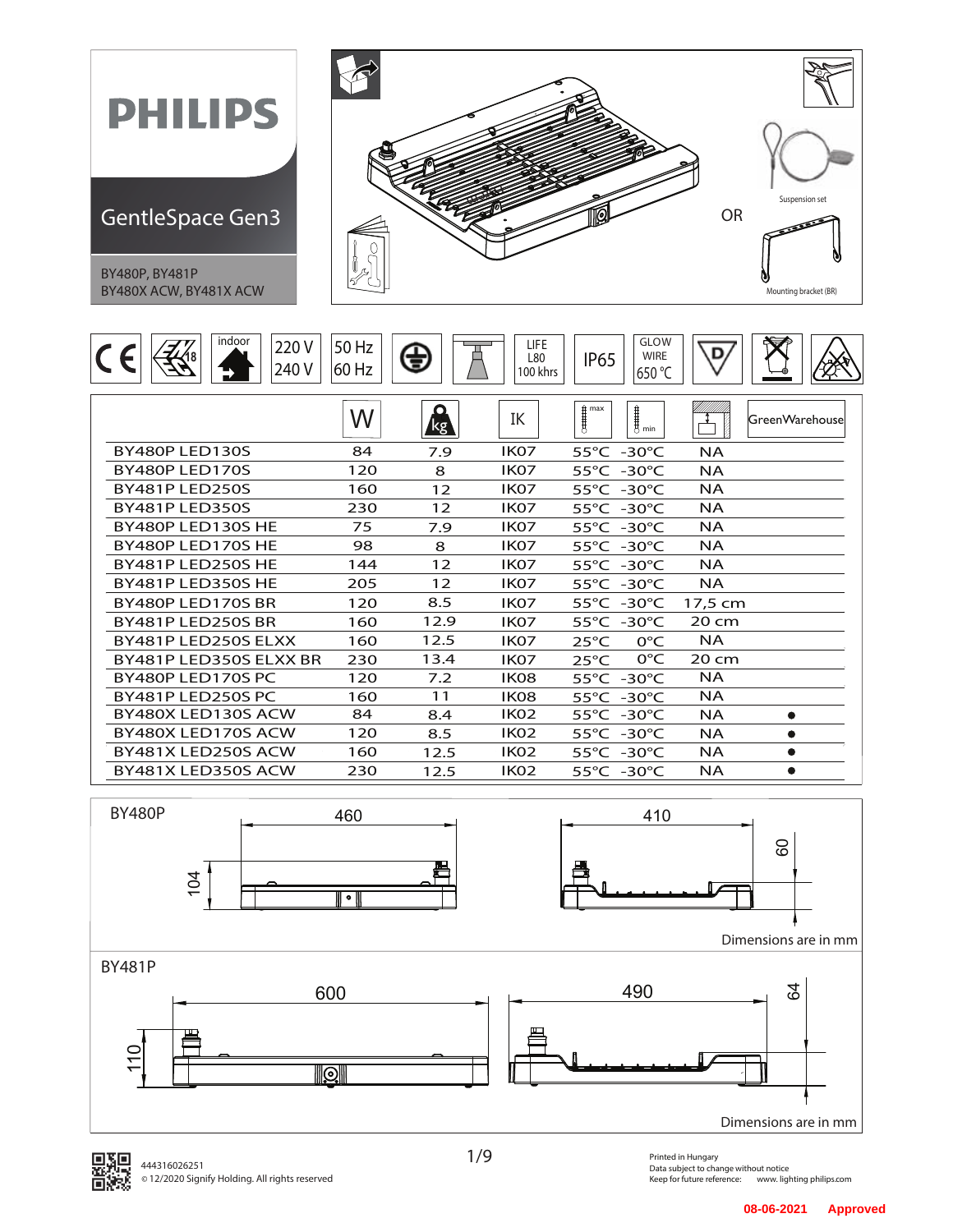

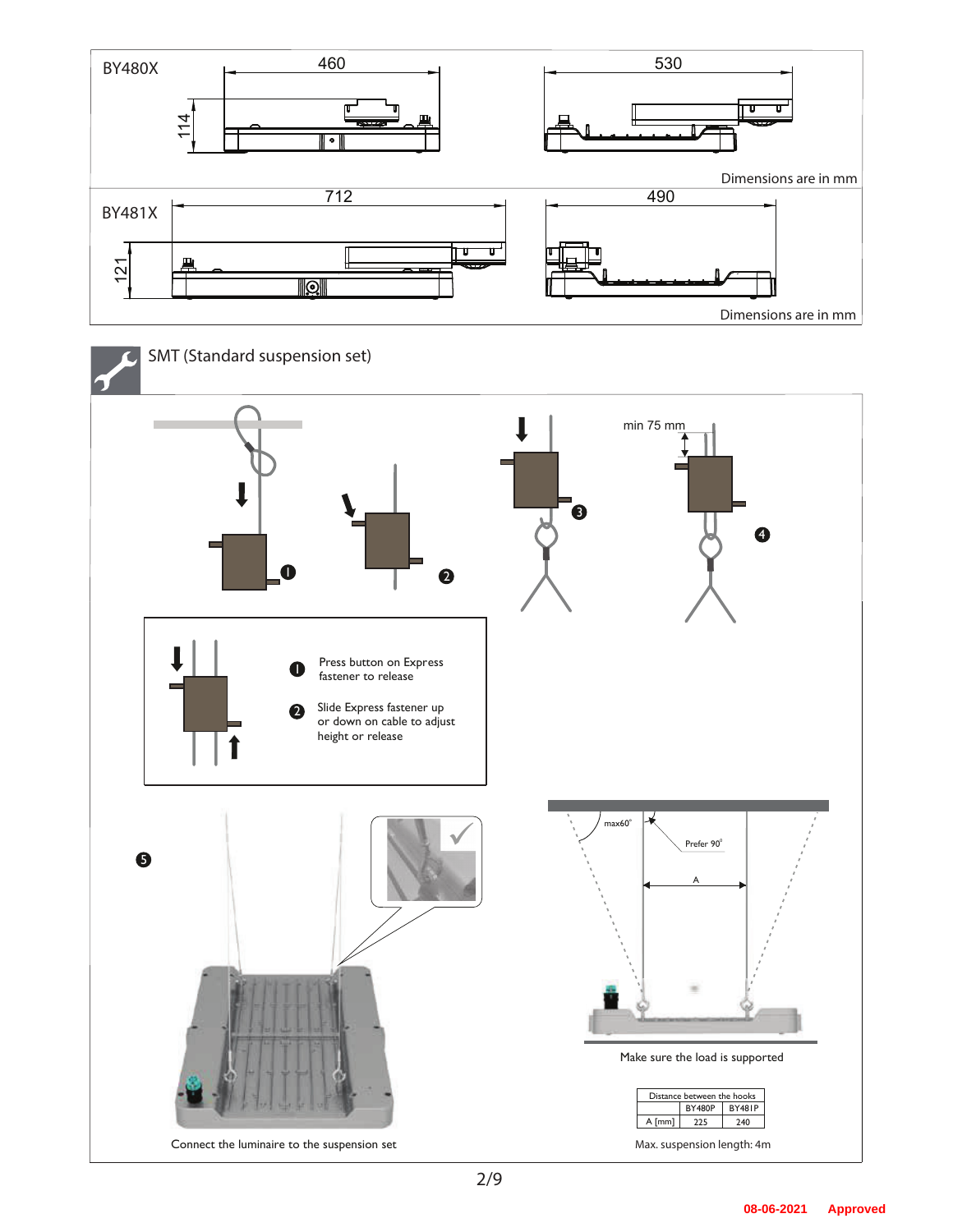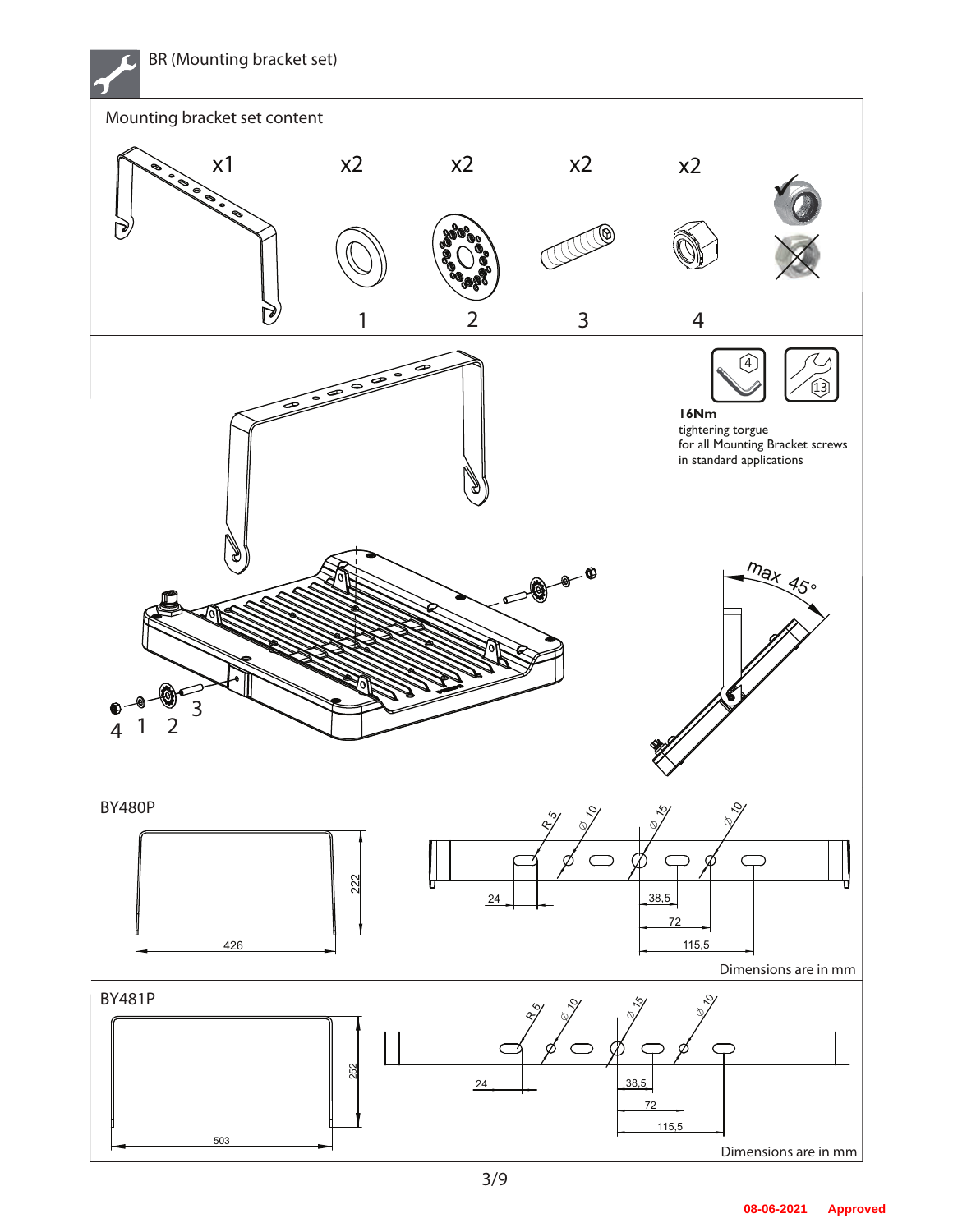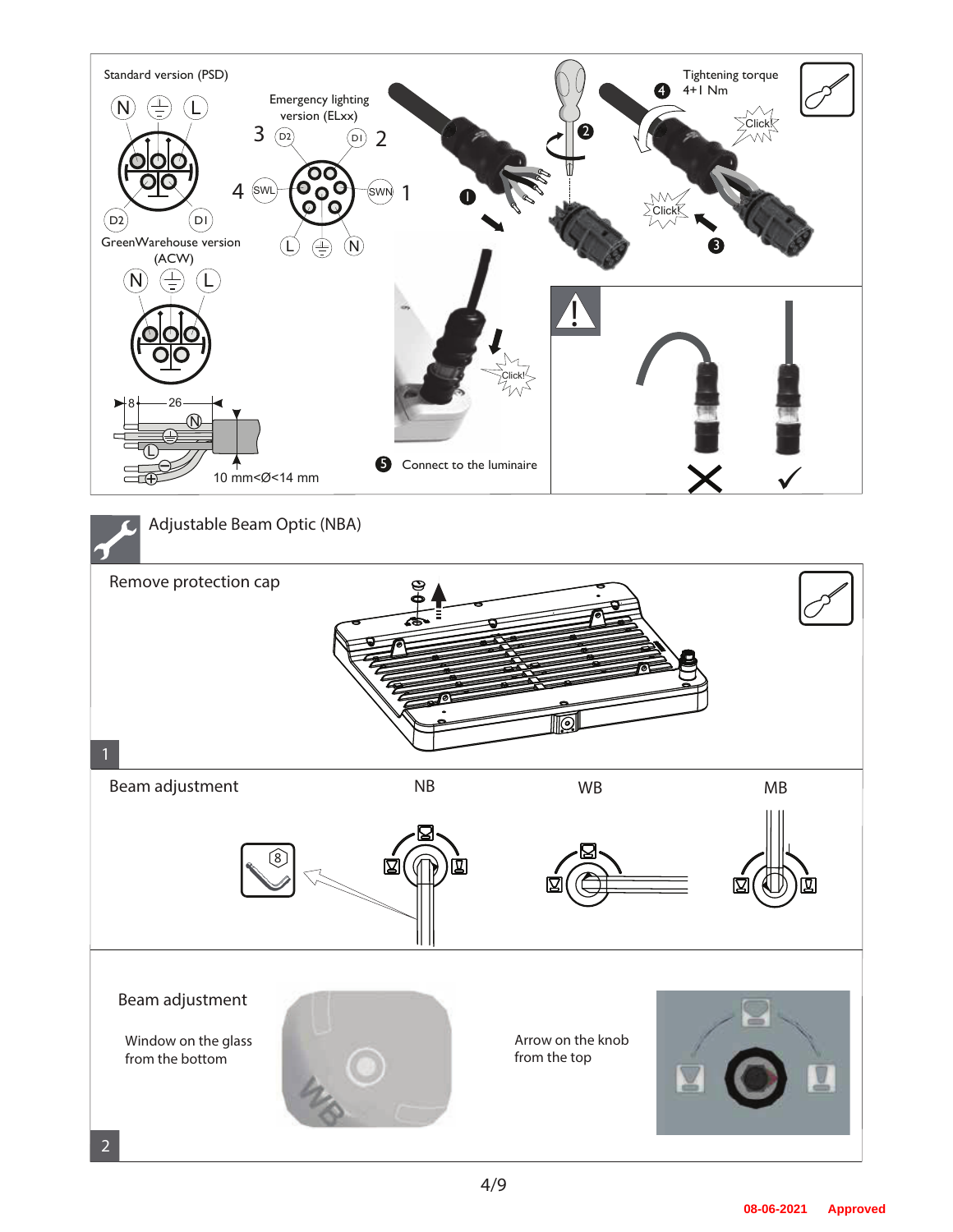





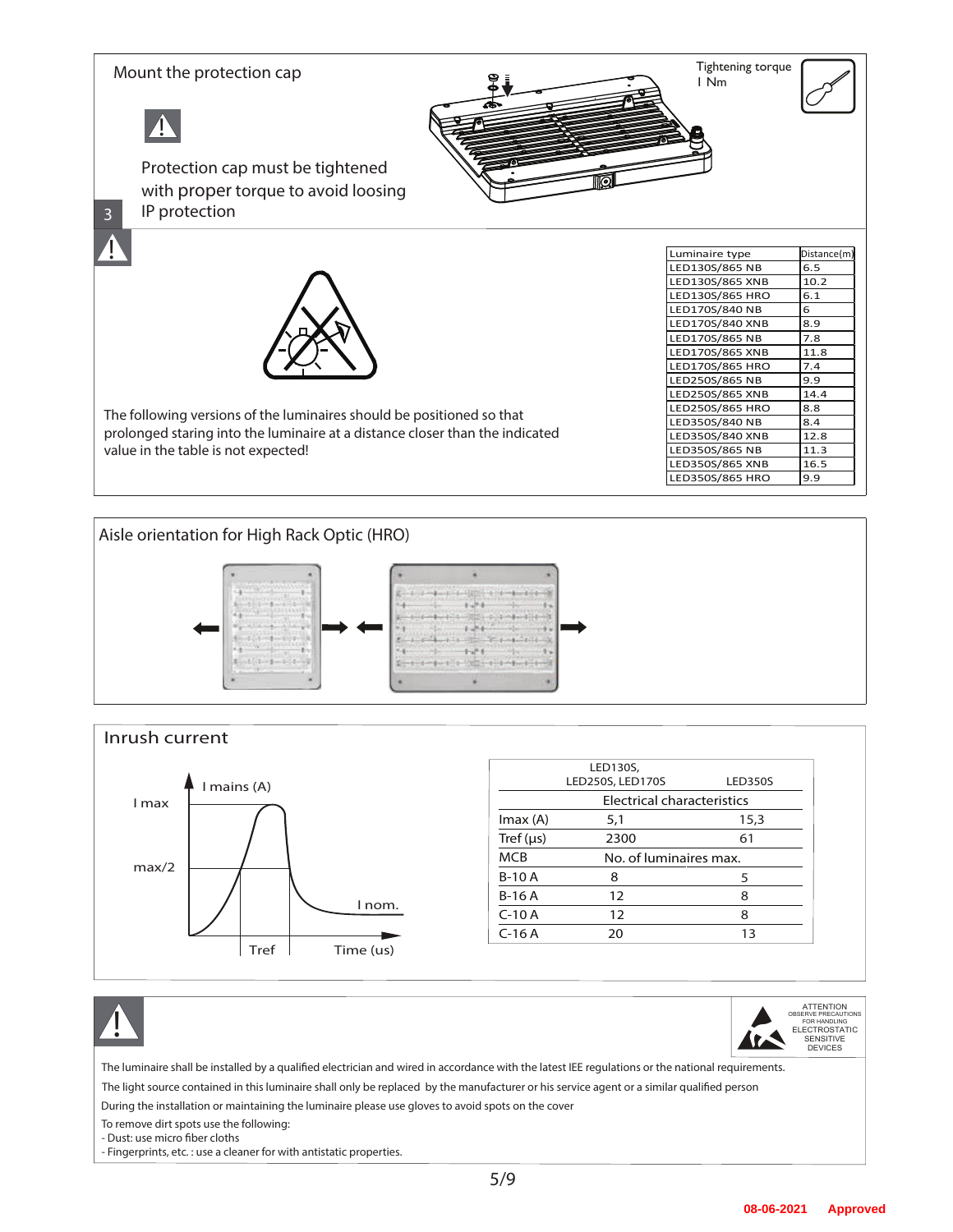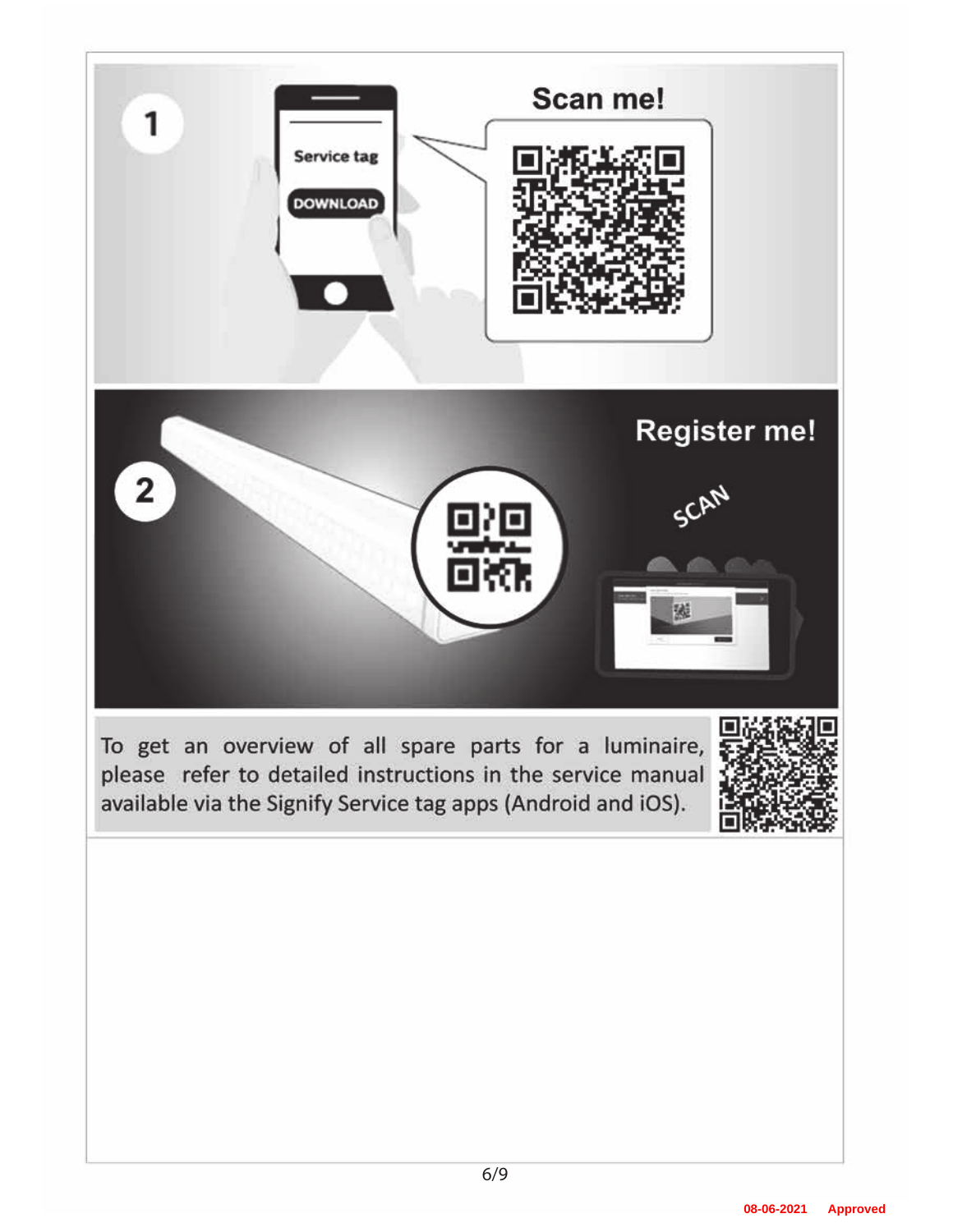|           | GB - Disconnect before servicing<br>FR - Mettre hors tension avant intervention<br>DE - Offnen nur spannungsfrei<br>NL - Stroom afsluiten voor onderhoud<br>LT- Pirms apkopes atvienojiet no elektrības<br>EE - Katkesta elektri toide enne valgusti<br>hooldust/remonti<br>PT- Desconecte antes de fazer a<br>manutenção |               | DK- Frakobl, før service<br>NO - Koble fra før service<br>FI- Irrota pistoke ennen huoltoa<br>CZ- Před servisem se odpojte<br>TR- Servis yapmadan önce bağlantıyı kesin<br>HR- Prije servisiranja isključite<br>GR- Αποσυνδέστε πριν από τη συντήρηση<br>BG - Изключете преди сервиз<br>RU - Отключите перед обслуживанием<br>LV- Pirms apkopes atvienojiet to |                                        |                             | IT - Togliere tensione prima di fare manutencione<br>ES - Desconectar antes de manipular<br>SE - Bryt strömmen före lampbyte<br>SK - Odpojiť pred údržbou<br>SI - Pred servisiranjem izključite svetilko<br>HU - Karbantartás előtt húzza ki a<br>csatlakozót<br>PL- Odłacz przed serwisowaniem<br>RO- Deconectați-vă înainte de întreținere |
|-----------|---------------------------------------------------------------------------------------------------------------------------------------------------------------------------------------------------------------------------------------------------------------------------------------------------------------------------|---------------|----------------------------------------------------------------------------------------------------------------------------------------------------------------------------------------------------------------------------------------------------------------------------------------------------------------------------------------------------------------|----------------------------------------|-----------------------------|----------------------------------------------------------------------------------------------------------------------------------------------------------------------------------------------------------------------------------------------------------------------------------------------------------------------------------------------|
| GB<br>ES  | SE<br>Luminaire has basic insulation between Low<br>Voltage supply and control conductors.<br>La luminaria tiene un aislamiento básico                                                                                                                                                                                    |               | Armaturen har enkelisolering mellan<br>lågvoltsförsörjningen och styrledningarna.                                                                                                                                                                                                                                                                              |                                        | GR                          | Το φωτιστικό διαθέτει βασική μόνωση<br>μεταξύ της χαμηλής τάσης τροφοδοσίας και<br>των αγωγών ελέγχου.                                                                                                                                                                                                                                       |
|           | NO<br>entre la alimentación de baja tensión y los<br>cables de la señal de control.<br>FI                                                                                                                                                                                                                                 |               | Armaturet har enkelisolering mellom<br>lavvoltsforsyningen og styreledningene.<br>Valaisimessa on peruseristys                                                                                                                                                                                                                                                 |                                        | CZ                          | Ve svítidle je mezi vodiči napájení a řízení<br>základní izolace.                                                                                                                                                                                                                                                                            |
| PT        | A luminária tem um isolamento básico entre<br>a alimentação de baixa tensão e os cabos<br>HU<br>de sinal de controlo.                                                                                                                                                                                                     |               | syöttöjännitteen ja ohjausjohtimien välillä.<br>A lámpatest kisfeszültségű és szabályozó<br>bemenetei galvanikusan el vannak<br>választva.<br>Corpul de iluminat dispune de izolație de<br>bază între sistemul de alimentare de joasă<br>și conductorii de control.                                                                                            |                                        | TR.                         | Armatür, Alçak Gerilim beslemesi ile kontrol<br>iletkenleri arasında temel izolasyona sahiptir                                                                                                                                                                                                                                               |
| DE        | Die Leuchte verfügt über eine einfachen<br>Isolation zwischen der<br>RO                                                                                                                                                                                                                                                   |               |                                                                                                                                                                                                                                                                                                                                                                |                                        | SK                          | Svietidlo má základnú izoláciu medzi<br>vodičmi zdroja nízkeho napätia a riadiacimi<br>vodičmi.                                                                                                                                                                                                                                              |
| <b>FR</b> | Niederspannungsversorgung und den<br>Steuerleitungen.<br>Le luminaire comporte une isolation de base                                                                                                                                                                                                                      |               |                                                                                                                                                                                                                                                                                                                                                                |                                        | LT                          | Sviestuvas turi elementarią izoliaciją tarp<br>žemos įtampos maitinimo ir valdymo laidų.                                                                                                                                                                                                                                                     |
|           | BG<br>entre l'alimentation basse tension et les<br>câbles de contrôle.                                                                                                                                                                                                                                                    |               | Осветителното тяло има основна<br>изолация между захранването ниско<br>напрежение и контролните проводници.                                                                                                                                                                                                                                                    |                                        | LV                          | Gaismeklim ir pamata izolācija starp<br>zemsprieguma barošanas un vadības<br>aprīkojuma.                                                                                                                                                                                                                                                     |
| IT        | Il grado di isolamento tra il conduttore di<br><b>RU</b><br>alimentazione ed il conduttore di segnale è<br>básico.                                                                                                                                                                                                        |               | Светильник обладает базовой<br>злектроизоляцией между низковольтным<br>блоком питания и управляющими                                                                                                                                                                                                                                                           |                                        | EE                          | Valgustil on põhiisolatsioon madalpinge toite<br>ja juhtimisseadmete vahel.                                                                                                                                                                                                                                                                  |
| NL.       | Armatuur heeft een basisisolatie tussen<br>laagspannings-voeding en controle<br>PL.<br>bedrading.                                                                                                                                                                                                                         | проводниками. | Oprawa posiada podstawową izolację<br>pomiedzy modulem zasilania<br>niskonapięciowego i przewodami<br>sterującymi.                                                                                                                                                                                                                                             |                                        | SI                          | Svetilka ima osnovno izolacijo med<br>nizkonapetostnimi napajalnimi in<br>regulacijskimi vodniki.                                                                                                                                                                                                                                            |
| DK        | Armaturet har enkelisolering mellem<br>lavvoltsforsyningen og styreledningerne.                                                                                                                                                                                                                                           |               |                                                                                                                                                                                                                                                                                                                                                                |                                        | ΗR                          | Svjetiljka ima osnovnu izolaciju između<br>napajanja i upravljačkih konektora.                                                                                                                                                                                                                                                               |
| GB        | The light source and/or control gear and/or the external flexible cable<br>contained in this luminaire shall only be replaced by the manufacturer or<br>his service agent or a similar qualified person.                                                                                                                  |               | <b>RO</b>                                                                                                                                                                                                                                                                                                                                                      |                                        |                             | Sursa de lumină și / sau aparatajul și / sau cablul flexibil extern conținut<br>în acest aparat de iluminat trebuie înlocuite numai de producător sau de<br>agentul său de service sau de o persoană calificată similară.                                                                                                                    |
| ES        | La fuente de luz/o el driver / o el cable flexible contenido en la luminaria<br>solo podrá ser sustituido por el fabricante o su agente de servicio o por<br>una persona cualificada.                                                                                                                                     |               | FI.                                                                                                                                                                                                                                                                                                                                                            | toimesta.                              |                             | Tässä valaisimessa oleva valonlähde ja/tai muut komponentit, kuten<br>liitäntälaite ja/tai ulkoiset kaapelit saadaan vaihtaa vain valmistajan tai<br>tämän valtuuttaman huoltoedustajan tai vastaavan pätevän henkilön                                                                                                                       |
| PT        | A fonte de luz e/ou o equipamento de controlo e/ou o cabo externo<br>flexível nesta luminária só devem ser substituídos pelo fabricante ou<br>pelo seu agente de servico ou por pessoa qualificada para tal.                                                                                                              |               | TR.                                                                                                                                                                                                                                                                                                                                                            |                                        |                             | Bu armatürde bulunan ışık kaynağı ve / veya kontrol tertibatı ve / veya<br>harici esnek kablo, yalnızca imalatçı veya onun servis temsilcisi veya<br>benzer bir kalifiye kişî tarafından değiştirilmelidir.                                                                                                                                  |
| DE        | Die in dieser Leuchte enthaltene Lichtquelle und/oder das Betriebsgerät<br>und/oder das externe flexible Anschlusskable darf nur vom Hersteller<br>oder seinem Kundendienst oder einer ähnlich qualifizierten Person<br>ausgetauscht werden.                                                                              |               | HR.                                                                                                                                                                                                                                                                                                                                                            |                                        |                             | Izvor svjetlosti i / ili predspojna naprava i / ili vanjski fleksibilni napojni<br>kabel sadržan u ovoj svjetiljci smije zamijeniti samo proizvodač,<br>ovlašteni serviser ili adekvatna stručno osposobljena i ovlaštena osoba.                                                                                                             |
|           | FR La source lumineuse et/ou le contrôleur de courant et/ou le câble souple<br>d'alimentation contenus dans ce luminaire ne doivent être remplacés<br>que par le fabriquant, un de ses agents ou une personne qualifiée.                                                                                                  |               | GR                                                                                                                                                                                                                                                                                                                                                             | σέρβις ή παρόμοιο ειδικευμένο πρόσωπο. |                             | Η φωτεινή πηγή ή/και τα όργανο έναυσης/ελέγχου ή/και το εξωτερικό<br>εύκαμπτο καλώδιο που περιέχεται στο εν λόγω φωτιστικό πρέπει να<br>αντικαθίστανται μόνο από τον κατασκευαστή ή τον αντιπρόσωπο                                                                                                                                          |
| IT        | La sorgente luminosa e/o il dispositivo di controllo e/o il cavo flessibile<br>esterno contenuti in questo apparecchio di illuminazione sono sostituiti<br>solo dal costruttore o dal suo agente di servizio o da una persona<br>qualificata analoga.                                                                     |               | BG                                                                                                                                                                                                                                                                                                                                                             |                                        |                             | Източникът на светлина и / или пусково-регулираща апаратура и /<br>или външният гъвкав кабел, съдържащ се в това осветително тяло,<br>трябва да бъдат заменени само от производителя или неговия<br>оторизиран сервиз или подобно квалифицирано лице.                                                                                        |
| NL.       | De lichtbron en/of voorschakelapparatuur en/of de flexibele<br>voedingskabel van dit armatuur mag alleen vervangen worden door de<br>fabrikant of haar service dealer of een vergelijkbaar gekwalificeerd<br>persoon.                                                                                                     |               | <b>RU</b>                                                                                                                                                                                                                                                                                                                                                      | квалифицированным лицом.               |                             | Источник света и / или ПРА и / или внешний гибкий кабель,<br>содержащиеся в этом светильнике, могут быть заменены только<br>производителем, его агентом по обслуживанию или аналогичным                                                                                                                                                      |
| DK        | Lyskilden og/eller driver og/eller eksterne kabler indeholdt I dette<br>armatur må kun udskiftes af producenten eller godkendt service partner<br>eller lignende kvalificeret person.                                                                                                                                     |               | SK                                                                                                                                                                                                                                                                                                                                                             |                                        |                             | Svetelný zdroj a/alebo predradník a/alebo externý flexibilný kábel<br>obsiahnutý v tomto svietidle môže byť vymenený len výrobcom alebo<br>servisným partnerom alebo inou podobne kvalifokovanou osobou.                                                                                                                                     |
| SE        | Ljuskällan och/eller styrsystemet och/eller den externa kabeln i denna<br>armatur får endast bytås ut av tillverkaren eller en kvalificerad person.                                                                                                                                                                       |               | LT                                                                                                                                                                                                                                                                                                                                                             |                                        |                             | Šviesos šaltinis ir/arba valdymo įrenginys ir/arba išorinis lankstus                                                                                                                                                                                                                                                                         |
| NO.       | Lyskilden og/eller driveren og/eller den eksterne kabelen i dette<br>armaturet skal bare erstattes av produsenten eller dens service agent<br>eller tilsvarende kvalifisert person.                                                                                                                                       |               | LV.                                                                                                                                                                                                                                                                                                                                                            |                                        |                             | kabelis esantis šiame šviestuve gali būti pakeistas tik gamintojo arba jo<br>aptarnavimo agento ar tai atitinkančio kvalifikuoto asmens.<br>Gaismas avotu un / vai vadības ierīci un / vai ārējo elastīgo kabeli, kas                                                                                                                        |
| CZ        | Světelný zdroj a/nebo napájecí zdroj (předřadník) a/nebo flexibilní<br>napájecí kabel v tomto svítidle smí vyměňovat pouze výrobce nebo jeho<br>servisní technik nebo obdobně kvalifikovaná osoba.                                                                                                                        |               | pārstāvis vai līdzīga kvalificēta persona.                                                                                                                                                                                                                                                                                                                     |                                        |                             | atrodas šajā gaismeklī, drīkst nomainīt tikai ražotājs vai viņa servisa                                                                                                                                                                                                                                                                      |
| HU        | A lámpatestben található fényforrást és/vagy működtető szerelvényt<br>és/vagy a külső rugalmas kábelt csak a gyártó, a gyártóval szerződött                                                                                                                                                                               |               | EE.                                                                                                                                                                                                                                                                                                                                                            |                                        |                             | Selles valgustis sisalduva valgusallika ja/või juhtimisseadme ja/või välise<br>painduva kaabli võib välja vahetada ainult tootja, vastav<br>hooldusspetsialist või muu sarnane kvalifitseeritud isik.                                                                                                                                        |
| PL.       | cég vágy megfelelő képesítéssel rendelkező szakember cserélheti ki.<br>Żródło światła i/lub zasilacz i/lub zewnętrzny przewód zasilajacy, który<br>jest w oprawie powinien być wymieniony przez producenta lub jego<br>serwisanta lub kwalifikowany personel.                                                             |               | SI                                                                                                                                                                                                                                                                                                                                                             |                                        | podobna usposobljena oseba. | Vir svetlobe in / ali napajalnik in / ali zunanji prilagodljivi kabel, ki ga<br>vsebuje ta svetilka, lahko zamenja le proizvajalec ali njegov servis ali                                                                                                                                                                                     |

H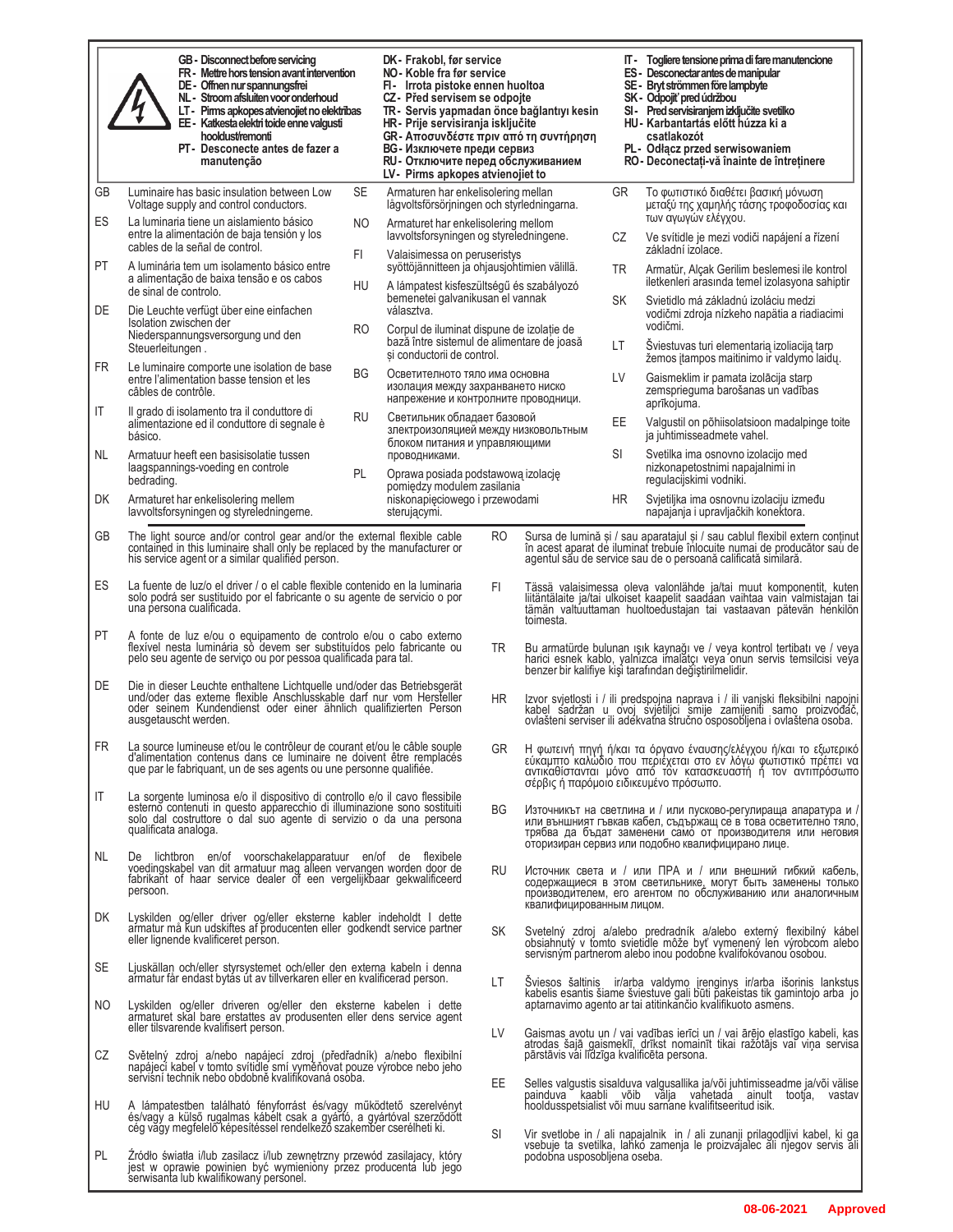- GB Storage, installation, use, operation and maintenance of the products needs to be performed exactly according the instructions in this manual and/or other instructions as may be provided by us to guarantee safe use of the product over its entire lifetime. Failure to adhere to these instructions will invalidate your entitlement to warranty. Bolts with indication of torque strength on the drawing need to be tightened using a calibrated torque wrench. Pre-assembled bolts need to be retightened again to the required torque specification to assure maximum strength over lifetime.
- ES El almacenamiento, instalación, uso, funcionamiento y mantenimiento de este producto debe realizarse exactamente según las instrucciones de este manual, así como otras instrucciones que le proporcionemos con el fin de garantizar un uso seguro del producto durante toda su vida útil. Si no se cumplen estas instrucciones, la garantía quedará anulada. Los tornillos con indicación de par de apriete en el dibujo, deben apretarse con una llave dinamométrica calibrada. Los tornillos del acoplamiento premontados deben reapretarse de nuevo con la especificación de par de apriete necesaria para garantizar una solidez máxima durante toda la vida útil de la luminaria.
- PT Para garantir uma utilizaçao segura do produto durante a respetiva vida útil, o armazenamento, a instalaçao, a utilizaçao, a operaçao e a manutençao dos produtos tem de ser efetuados exatamente de acordo com as instruçoes neste manual e/ou com outras instruçoes que possam ser fornecidas por nós. O incumprimento destas instruçoes irá invalidar o direito a garantia. Os parafusos com indicaçao do torque no esquema tem de ser apertados utilizando uma chave dinamométrica calibrada. Os parafusos pré-montados tem de ser novamente apertados de acordo com a especificaçao de torque necessário para garantir uma resistencia máxima durante a vida útil.
- DE Lagerung, Installation, Verwendung, Betrieb und Wartung der Produkte müssen genau nach den Anweisungen in dieser Anleitung und/oder anderen von uns zur Verfügung gestellten Anweisungen erfolgen, um eine sichere Verwendung des Produkts über seine gesamte Lebensdauer zu gewährleisten. Bei Nichtbeachtung dieser Hinweise erlischt Ihr Anspruch auf Gewährleistung. Schrauben mit Angabe der Drehmomente auf der Zeichnung müssen mit einem kalibrierten Drehmomentschlüssel angezogen werden. Vormontierte Schrauben müssen mit dem angegebenen Drehmoment nachgezogen werden, um eine maximale Festigkeit über die gesamte Lebensdauer zu gewährleisten.
- FR Le stockage, l'installation, l'utilisation et la maintenance des produits doivent être effectués conformément aux instructions de ce manuel et / ou d'autres instructions que nous fournissons afin de garantir une utilisation sure du produit pendant toute sa durée de vie. Le non-respect de ces instructions invalidera votre droit à la garantie. Les vis, dont les couples de serrage sont indiqués sur les schémas, doivent être serrées a l'aide d'une clé dynamométrique étalonnée. Les vis préassemblées doivent être resserrées à nouveau selon la spécification de couple de serrage requis afin d'assurer leur résistance maximale pendant toute leur durée de vie.
- IT Le stock, l'installazione, l'uso, il funzionamento e la manutenzione dei prodotti devono essere eseguiti esattamente in base alle istruzioni contenute nel presente manuale e / o in altra documentazione fornita da noi per garantire la sicurezza del prodotto per l'intera durata del suo utilizzo. La mancata osservanza di queste istruzioni annullerà la garanzia. I bulloni, con indicazione sull'intensita della coppia serraggio sul disegno devono essere serrati utilizzando una chiave dinamometrica calibrata. I bulloni pre-assemblati devono essere riserrati nuovamente secondo le specifiche di coppia richieste per assicurare la massima resistenza per tutta la durata.
- NL Om een veilig gebruik van dit product gedurende zijn hele levensduur te garanderen, dient het opslaan, installeren, gebruiken, bedienen en onderhouden ervan exact te worden uitgevoerd in overeenstemming met de instructies in deze handleiding en/of andere door ons geleverde instructies. Niet opvolgen van deze instructies maakt uw garantieaanspraken ongeldig. Bouten waarvan in de tekening het aanhaalkoppel is vermeld, dienen te worden vastgezet met behulp van een momentsleutel. Voorgeassembleerde bouten dienen opnieuw te worden aangehaald tot het vereiste koppel om maximale strekte gedurende de hele levensduur te waarborgen.
- DK Opbevaring, installation, brug, betjening og vedligeholdelse af produkterne må kun udføres ifølge instruktionerne i denne vejledning og/eller eventuelle øvrige instruktioner fra Signify for at garantere sikker brug af produktet i hele dets levetid. Hvis disse instruktioner ikke følges, bortfalder produktgarantien. Bolte/skruer med angivet spændingsmoment på tegningen skal spændes med en indstillet momentnøgle. Færdigsamlede bolte/skruer skal efterspændes i henhold til det specificerede moment for at sikre maksimal fastgørelse i hele produktets levetid.
- SE Förvaring, installation, användning, drift och underhall av produkterna maste utföras enligt instruktionerna i denna handbok och/eller andra instruktioner som kan tillhandahallas av oss för att garantera säker användning. Om instruktioner inte följs frangar man produktgarantin. Skruvar där vridmoment anges pa ritningen maste dras at med en kalibrerad skiftnyckel. Förmonterade skruvar maste dras at igen med angivet vridmoment för att säkerställa högsta styrka under livslängden.
- NO Oppbevaring, montering, bruk, drift og vedlikehold av produktene ma utfores noyaktig i samsvar med instruksjonene i denne handboken og/eller andre instruksjoner vi matte gi for a garantere sikker bruk av produktet i hele dets levetid. Hvis instruksjonene ikke folges, bortfaller garantien. Bolter med angivelse av dreiemoment pa tegningen ma strammes med en kalibrert momentnokkel. Ferdigmonterte bolter ma strammes pa nytt til pakrevd dreiemoment for a sikre maksimal styrke i hele produktets levetid.
- FI Tuotteiden asennuksessa, käytössä ja huollossa on noudatettava tarkoin tässä käyttöoppaassa tai muissa toimittamissamme ohjemateriaaleissa annettuja ohjeita. Tämä varmistaa tuotteen turvallisen toiminnan koko sen käyttöiän ajan. Näiden ohjeiden noudattamatta jättäminen mitätöi kaikki oikeutesi takuukorvauksiin. Pultit, joille on asennusohjeessa ilmoitettu tietty kiristystiukkuus, on kiristettävä kalibroidulla momenttiavaimella. Esiasennetut pultit on kiristettävä ilmoitettuun kiristystiukkuuteen koko käyttöiän mittaisen kestävyyden varmistamiseksi.
- HU A termékek tárolását, telepítését, használatát, üzemeltetését és karbantartását pontosan a jelen kézikönyvben és / vagy az általunk biztosított egyéb utasításoknak megfelelően kell elvégezni, hogy garantáljuk a termék biztonságos használatát az élettartama alatt. Ezen utasítások be nem tartása érvényteleníti a jótállási jogát. A rajzon a nyomaték-erősséggel jelzett csavarokat meg kell húzni egy kalibrált nyomatékkulccsal. Az előre összeszerelt csavarokat újra meg kell húzni a szükséges nyomaték specifikációhoz, hogy biztosítsák a maximális szilárdságot az élettartam során.
- PL Przechowywanie, instalacja, użytkowanie, obsługa i konserwacja produktów musi odbywać się ściśle według wytycznych zawartych w niniejszej instrukcji i / lub w innych instrukcjach, które dołączamy aby zagwarantować bezpieczne użytkowanie produktu przez cały okres eksploatacji. Nieprzestrzeganie tych instrukcji może spowodować utratę prawa do gwarancji. Śruby, przedstawione na rysunku wskazującym siłę momentu dokręcania, muszą być dokręcone za pomocą kalibrowanego klucza dynamometrycznego. Aby zapewnić maksymalną wytrzymałość w całym okresie użytkowania, wstępnie zamontowane śruby należy dokręcić zgodnie z wymaganą specyfikacją momentu dokręcenia.
- RO Depozitarea, instalarea, utilizarea, operarea și întreșinerea produselor trebuie să fie efectuate exact în conformitate cu instrucșiunile din acest manual și/sau cu alte instrucșiuni care pot fi furnizate de noi pentru a garanta utilizarea în siguranșă a produsului, pe întreaga durată de viașă a acestuia. Nerespectarea acestor instrucșiuni vă va anula dreptul la garanșie. Șuruburile care au cuplul de strângere indicat pe desen, trebuie să fie strânse cu ajutorul unei chei dinamometrice calibrate. Șuruburile preasamblate trebuie să fie strânse din nou la specificașia de cuplu cerută, pentru a asigura rezistenșa maximă pe întreaga durată de viașă.
- CZ Při uchovávání, montáži, používání a údržbě produktů je třeba postupovat přesně podle pokynů v této příručce a dalších našich případných pokynů, které zajišťují bezpečné používání produktů po celou dobu jejich životnosti. Když tyto pokyny dodržovat nebudete, přijdete o záruku. Šrouby, které mají na výkresu uveden utahovací moment, je třeba utahovat zkalibrovaným momentovým klíčem. Předem namontované šrouby je třeba dotáhnout požadovaným momentem, aby po dobu životnosti produktu držely na místě.